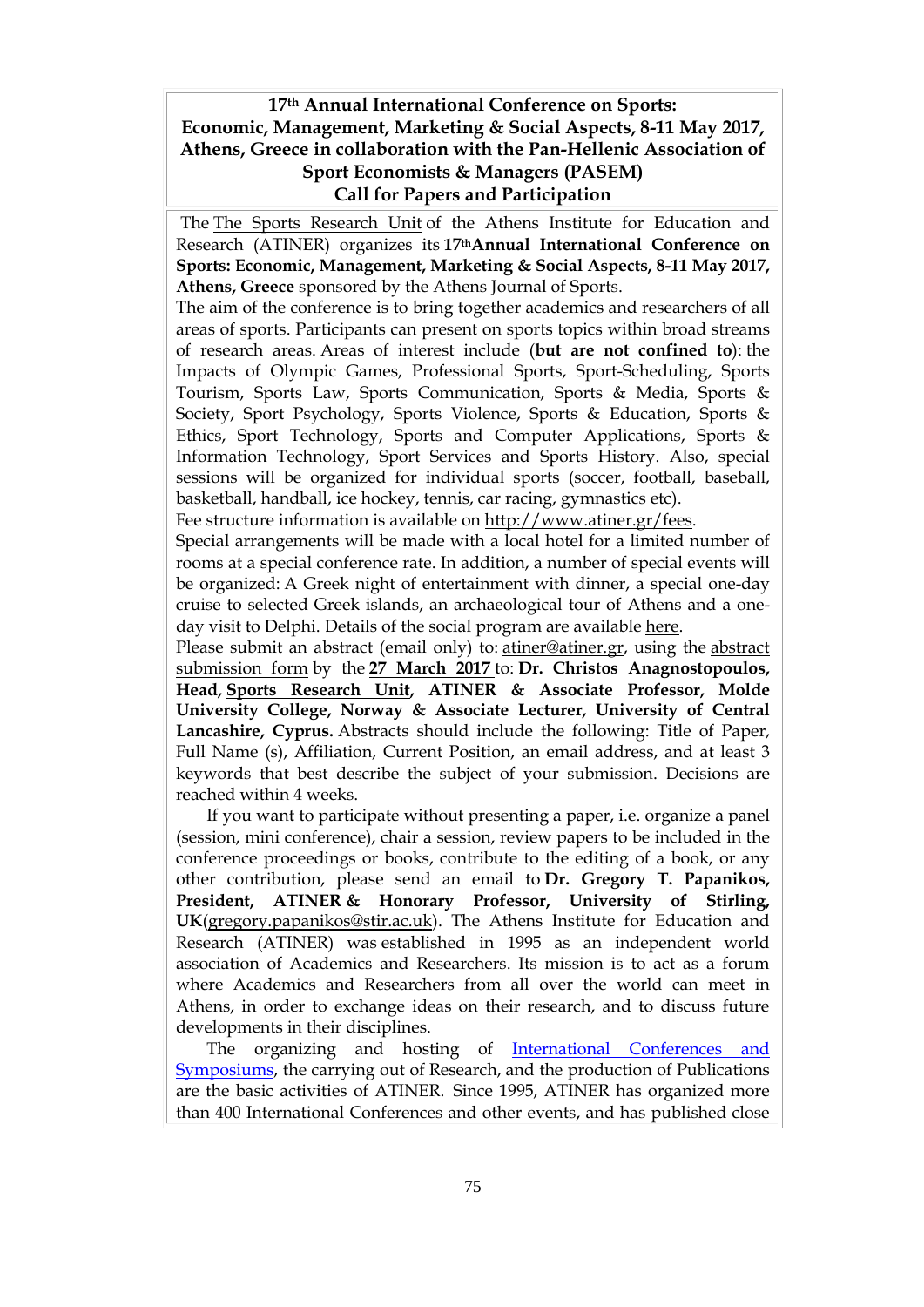to 200 [books.](http://www.atiner.gr/Publications.htm) In 2012, the Association launched a series of conference paper publications [\(click here\)](http://www.atiner.gr/papers.htm), and at the beginning of 2014, it introduced its own series of Journals [\(click here\)](http://www.athensjournals.gr/).

Academically, the Association is organized into seven [Research Divisions](http://www.atiner.gr/RESEARCH-DIVISIONS.htm) and thirty- nine [Research Units.](http://www.atiner.gr/RESEARCH-DIVISIONS.htm) Each Research Unit organizes at least an Annual International Conference, and may also undertake various small and large research projects.

Academics and Researchers are more than welcome to become members and to contribute to ATINER's objectives. If you would like to become a member, please download the relevant form [\(membership form\)](http://www.atiner.gr/docs/MEMBER_FORM.doc). For more information on how to become a member, please send an email to: [info@atiner.gr.](mailto:info@atiner.gr)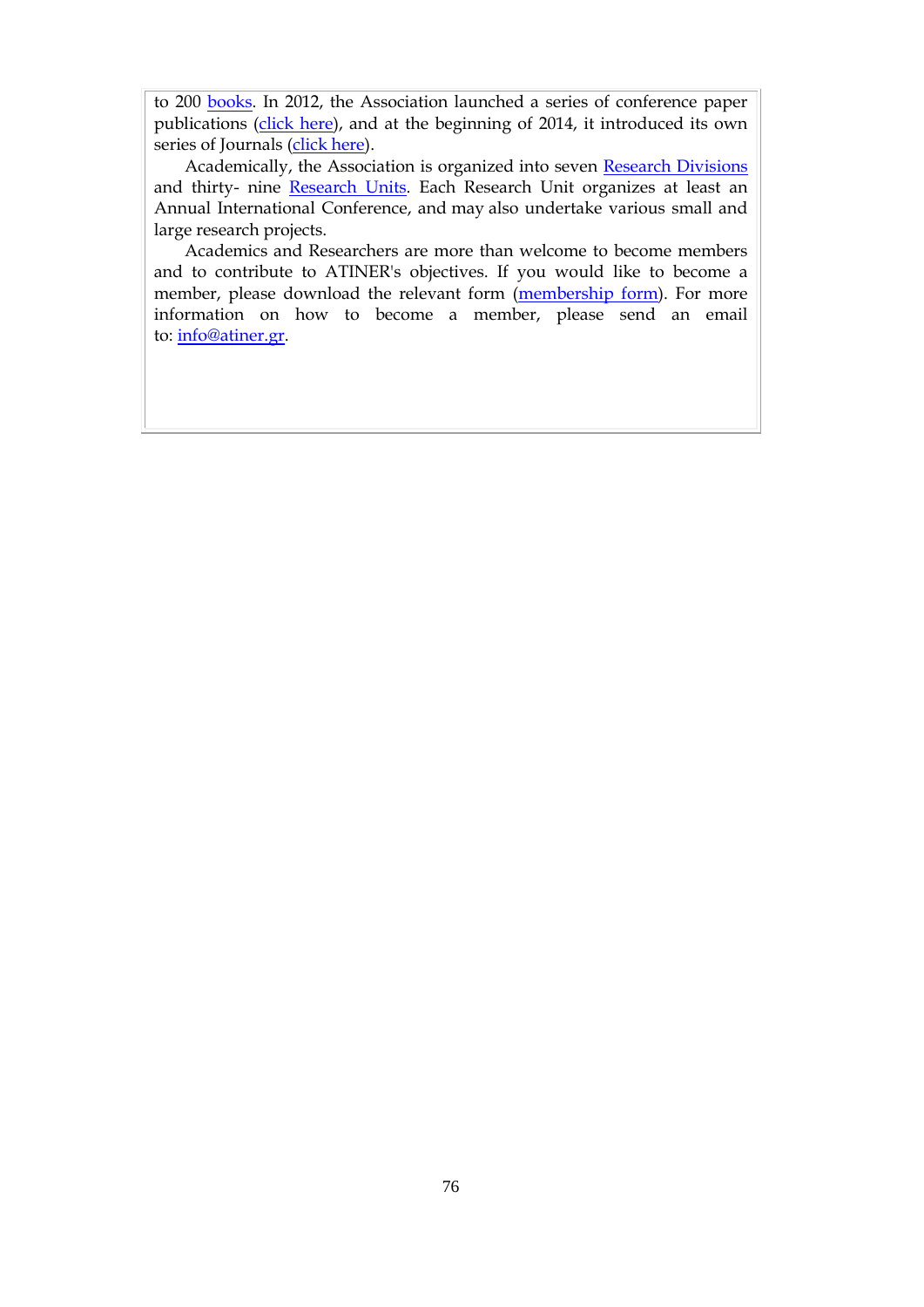## **13th Annual International Conference on Kinesiology and Exercise Sciences, 24-27 July 2017, Athens, Greece Call for Papers and Participation**

The Sports [Research](http://www.atiner.gr/docs/SPORTS_UNIT.htm) Unit of the Athens Institute for Education and Research (ATINER) will hold its **13th Annual International Conference on Kinesiology and Exercise Sciences, 24-27 July 2017** sponsored by the [Athens](http://www.athensjournals.gr/ajspo) [Journal](http://www.athensjournals.gr/ajspo) of Sports.

The aim of the conference is to bring together scholars and students of all areas of applied and integrated health sciences, including physiology, health psychology, health promotion, epidemiology, biomechanics, sports medicine, training methods, nutrition, and physical education. You may participate as panel organizer, presenter of one paper, chair a session or observer.

Fee structure information is available on [http://www.atiner.gr/fees.](http://www.atiner.gr/fees)

Special arrangements will be made with a local hotel for a limited number of rooms at a special conference rate. In addition, a number of special events will be organized: A Greek night of entertainment with dinner, a special oneday cruise to selected Greek islands, an archaeological tour of Athens and a one-day visit to Delphi. Details of the social program are available [here.](http://www.atiner.gr/social-program)

Please submit an abstract (email only) to: [atiner@atiner.gr,](mailto:atiner@atiner.gr) using the abstract [submission](http://www.atiner.gr/2017/FORM-FIT.doc) form by the **20 March 2017** to: **Dr. Maria Konstantaki, Academic Member, ATINER & Senior Lecturer, Buckinghamshire New University, UK**. Please include: Title of Paper, Full Name (s), Current Position, Institutional Affiliation, an email address and at least 3 keywords that best describe the subject of your submission. Decisions are reached within 4 weeks.

If your submission is accepted, you will receive information on registration deadlines and paper submission requirements. Should you wish to participate in the Conference without presenting a paper, for example, to chair a session, to evaluate papers which are to be included in the conference proceedings or books, to contribute to the editing of a book, or any other contribution, please send an email to **Dr. Gregory T. Papanikos, President, ATINER & Honorary Professor, University of Stirling, UK** [\(gregory.papanikos@stir.ac.uk\)](mailto:gregory.papanikos@stir.ac.uk).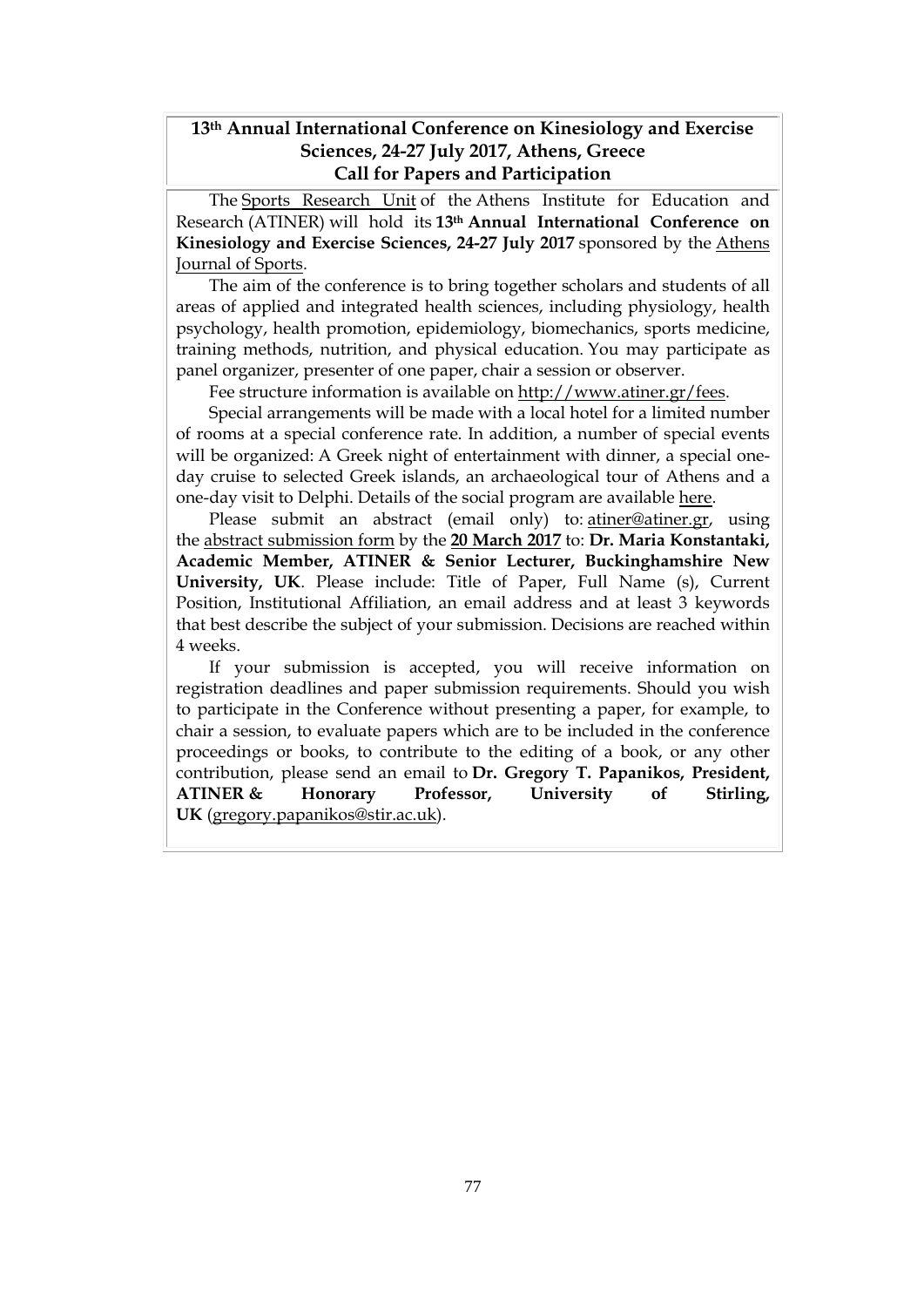## **14th Annual International Conference on SΜΕs, Entrepreneurship and Innovation: Management – Marketing – Economic - Social Aspects, 24-27 July 2017, Athens, Greece Call for Papers and Participation**

The Athens Institute for Education and Research (ATINER), will hold its **14th Annual International Conference on SΜΕs, Entrepreneurship and Innovation: Management – Marketing – Economic – Social Aspects, 24-27 July 2017, Athens, Greece** sponsored by the Athens Journal of [Business](http://www.athensjournals.gr/ajbe) & [Economics.](http://www.athensjournals.gr/ajbe)

The aim of the conference is to bring together academics and researchers of all areas of Business, Economics, Management, Marketing, Accounting, Finance, Human Resources, MIS and Law, Entrepreneurship, Innovation, Technology and Industrial Dynamics and Structures. You may participate as panel organizer, presenter of one paper, chair a session or observer.

Fee structure information is available on [http://www.atiner.gr/fees.](http://www.atiner.gr/fees)

Special arrangements will be made with a local hotel for a limited number of rooms at a special conference rate. In addition, a number of special events will be organized: A Greek night of entertainment with dinner, a special oneday cruise to selected Greek islands, an archaeological tour of Athens and a one-day visit to Delphi. Details of the social program are available [here.](http://www.atiner.gr/social-program)

Please submit an abstract (email only) to: [atiner@atiner.gr,](mailto:atiner@atiner.gr) using the abstract [submission](http://www.atiner.gr/2017/FORM-SME.doc) form by the **20 March 2017** to: **Dr. Peter Yannopoulos, Vice President of Global Communications, ATINER, Co-editor, Athens Journal of Business and Economics & Professor, Brock University, Canada.** Please include: Title of Paper, Full Name (s), Current Position, Institutional Affiliation, an email address and at least 3 keywords that best describe the subject of your submission. Decisions are reached within 4 weeks.

If your submission is accepted, you will receive information on registration deadlines and paper submission requirements. Should you wish to participate in the Conference without presenting a paper, for example, to chair a session, to evaluate papers which are to be included in the conference proceedings or books, to contribute to the editing of a book, or any other contribution, please send an email to **Dr. Gregory T. Papanikos, President, ATINER & Honorary Professor, University of Stirling, UK** [\(gregory.papanikos@stir.ac.uk\)](mailto:gregory.papanikos@stir.ac.uk).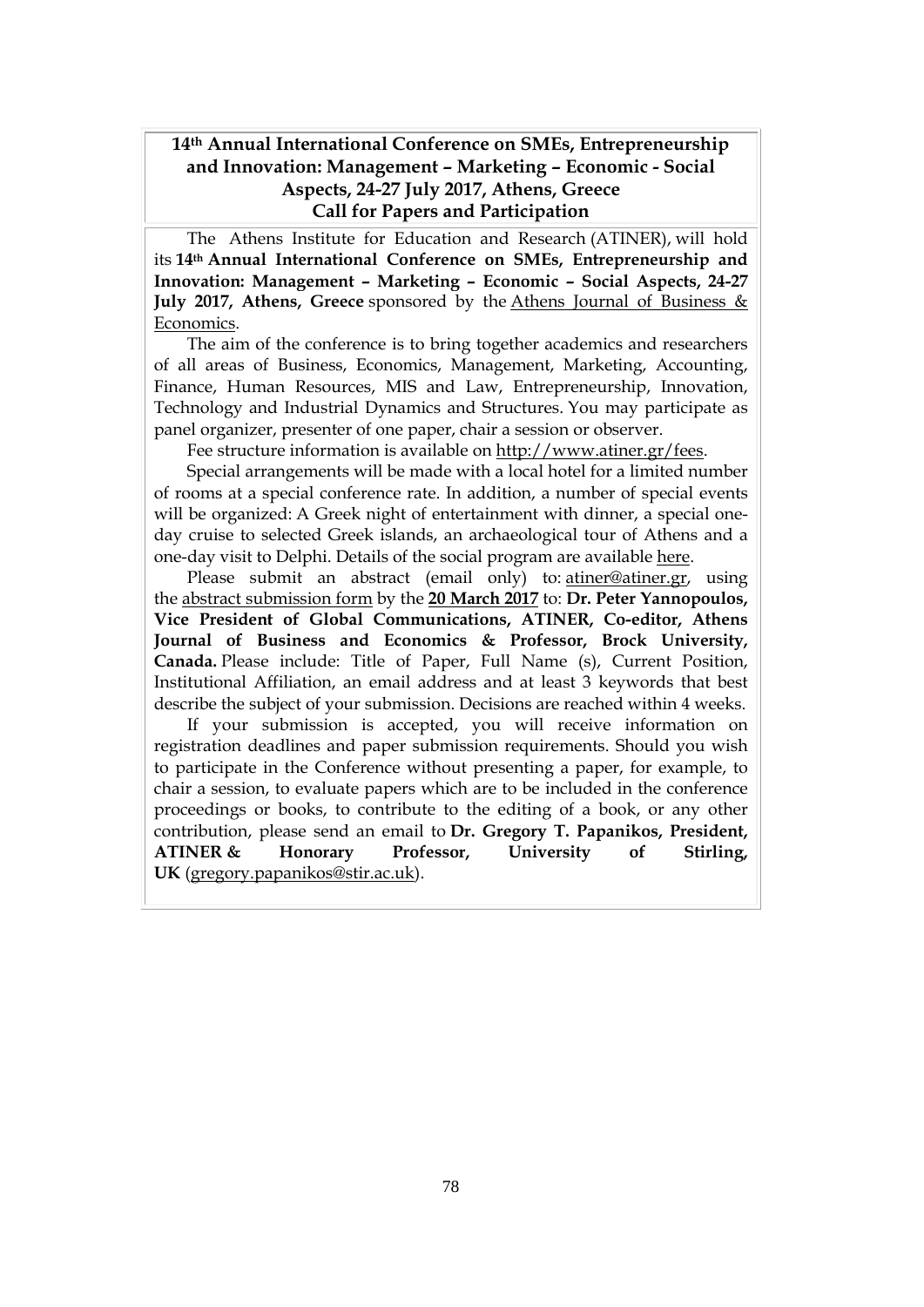# **15th Annual International Conference on Marketing, 26-29 June 2017, Athens, Greece Call for Papers and Participation**

The [Marketing](http://www.atiner.gr/docs/MARKETING_UNIT.htm) Research Unit of the Athens Institute for Education and Research (ATINER) will hold its **15thAnnual International Conference on Marketing, 26-29 June 2017, Athens, Greece** sponsored by the **Athens [Journal](http://www.athensjournals.gr/ajbe) of Business & [Economics](http://www.athensjournals.gr/ajbe)**. The conference is organized in parallel with the other conferences of the Business & Law Research Division of ATINER. You may participate as panel organizer, presenter of one paper, chair a session or observer.

Fee structure information is available on [http://www.atiner.gr/fees.](http://www.atiner.gr/fees)

Special arrangements will be made with a local hotel for a limited number of rooms at a special conference rate. In addition, a number of special events will be organized: A Greek night of entertainment with dinner, a special oneday cruise to selected Greek islands, an archaeological tour of Athens and a one-day visit to Delphi. Details of the social program are available [here.](http://www.atiner.gr/social-program)

Please submit an abstract (email only) to: [atiner@atiner.gr,](mailto:atiner@atiner.gr) using the abstract [submission](http://www.atiner.gr/2016/FORM-MKT.doc) form by the **27 February 2017** to: **Dr. Cleopatra Veloutsou, Head, [Marketing](http://www.atiner.gr/docs/MARKETING_UNIT.htm) Research Unit, ATINER & Senior Lecturer in Marketing, University of Glasgow**. Decisions are reached within 4 weeks.

If your submission is accepted, you will receive information on registration deadlines and paper submission requirements. Should you wish to participate in the Conference without presenting a paper, for example, to chair a session, to evaluate papers which are to be included in the conference proceedings or books, to contribute to the editing of a book, or any other contribution, please send an email to **Dr. Gregory T. Papanikos, President, ATINER & Honorary Professor, University of Stirling, UK** [\(gregory.papanikos@stir.ac.uk\)](mailto:gregory.papanikos@stir.ac.uk).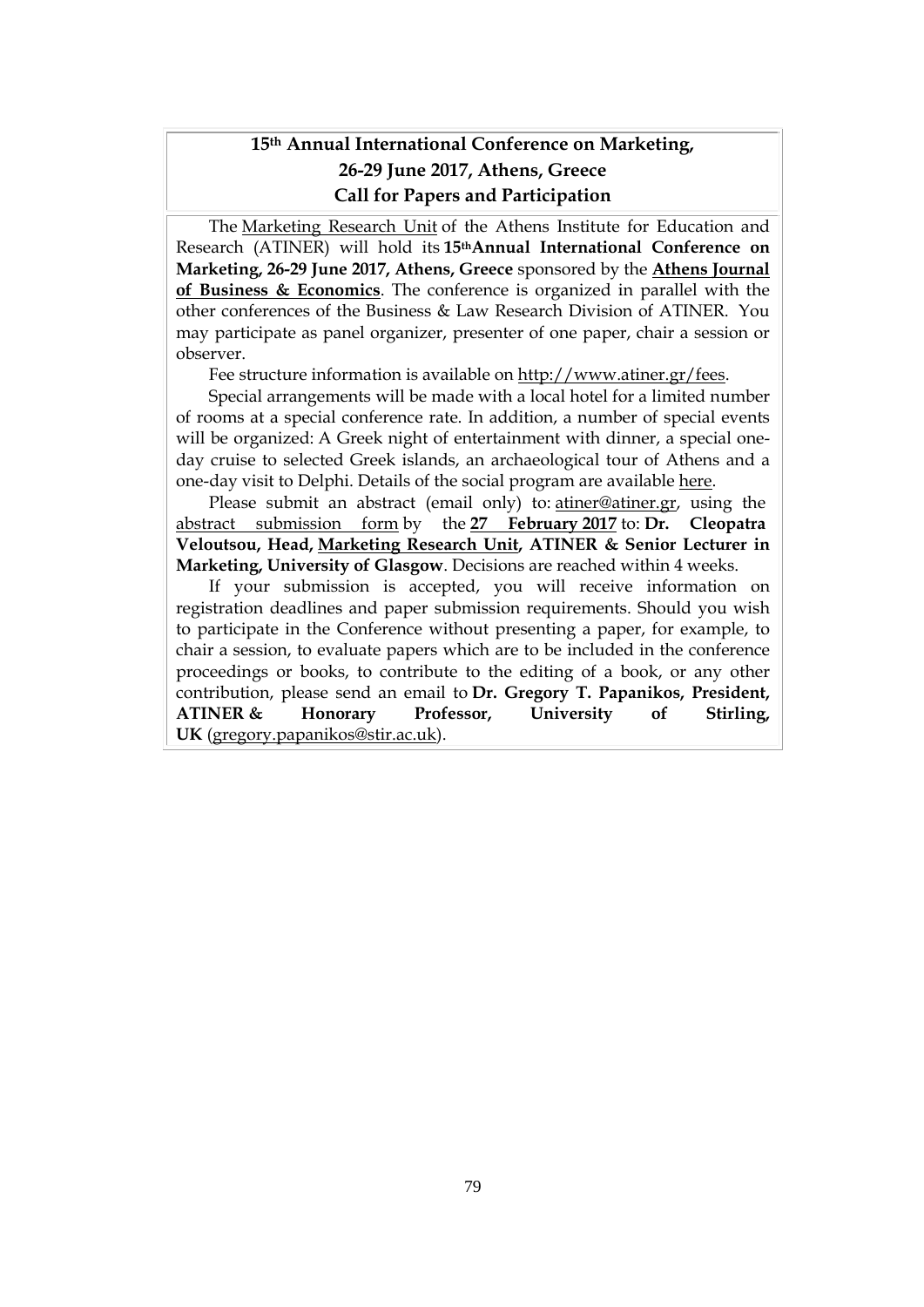# **Recent Books Published by the Research Units of Sports**

| 2013 | Physical Education<br>and Learning                                                         | Gregory T.<br>Papanikos      | Table of<br>Contents | Preface and<br>Introduction | <b>Book</b><br>Cover        |
|------|--------------------------------------------------------------------------------------------|------------------------------|----------------------|-----------------------------|-----------------------------|
| 2012 | Contextualising<br>Research in Sport:<br>An International<br>Perspective                   | Christos<br>Anagnostopoulos  | Table of<br>Contents | Preface and<br>Introduction | <b>Book</b><br>Cover        |
| 2012 | Physical Activity<br>and Exercise:<br><b>Health Promotion</b><br>and Disease<br>Prevention | Panagiota (Nota)<br>Klentrou | Table of<br>Contents | Preface and<br>Introduction | <b>Book</b><br><u>Cover</u> |
| 2010 | <b>International Sport:</b><br>A Research<br>Synthesis                                     | Christos<br>Anagnostopoulos  | Table of<br>Contents |                             |                             |

The full list of ATINER's publications is available on <http://www.atiner.gr/Publications.htm>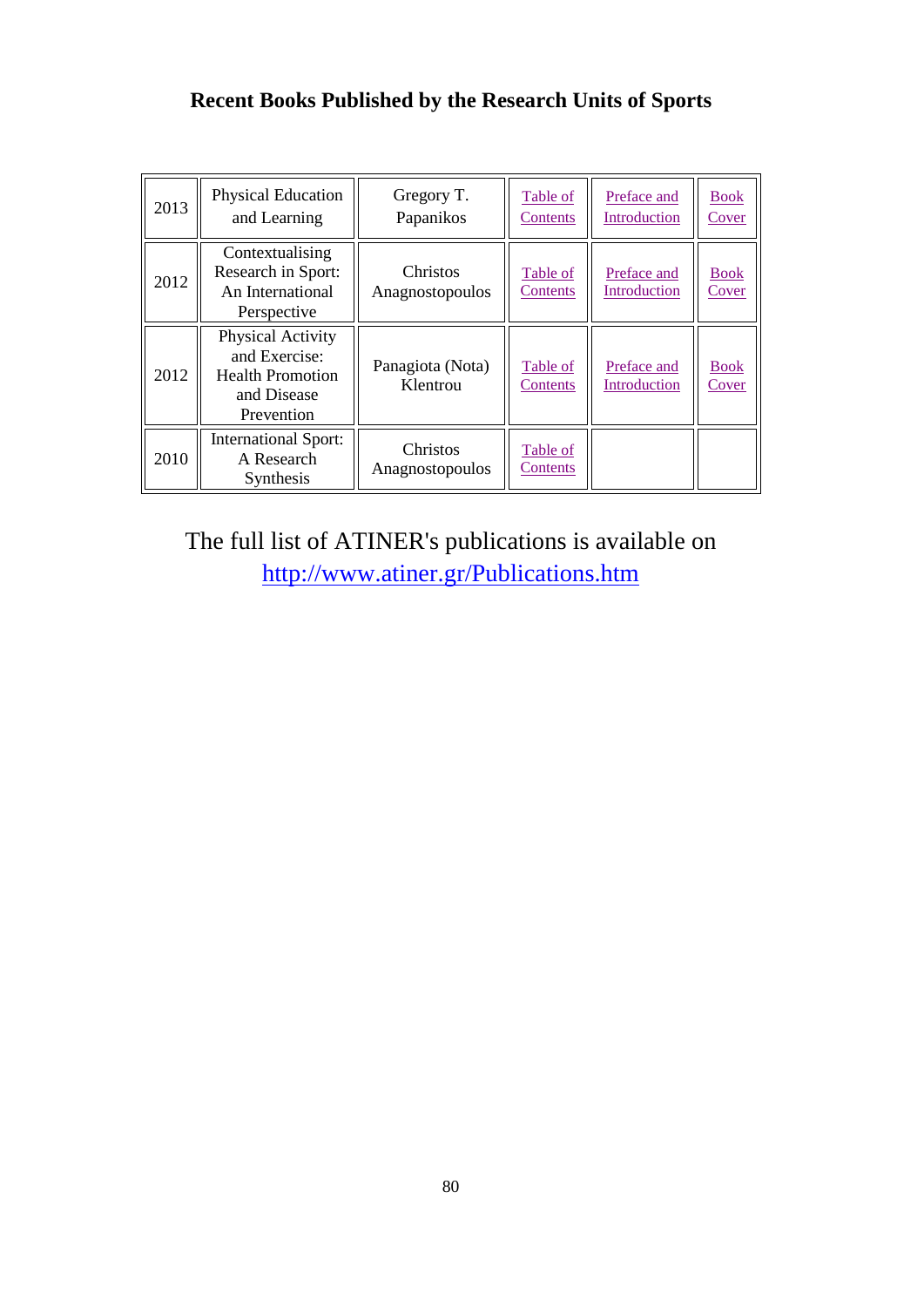#### The **Academic Committee** consists of (a) the Executive Committee Members (b) the Heads and Deputy Heads of the Institute's [Research Units](http://www.atiner.gr/RESEARCH-DIVISIONS.htm) (c) Academics Responsible for a Conference and (d) Distinguished Professors.

- 1. Dr. Nicolas Abatzoglou, Head[, Environment Research Unit,](http://www.atiner.gr/ENVIRONMENT-UNIT.htm)  ATINER & Professor;Department of Chemical & Biotechnological Engineering-Université de Sherbrooke and Chair Pfizer-PAT in Pharmaceutical Engineering, Director GREEN-TPV and GRTP-C & P, Canada
- 2. Dr. Dan Albertson, Associate Professor, University of Alabama, USA
- 3. Dr. Christos Anagnostopoulos, Head, [Sports Research Unit,](http://www.atiner.gr/SPORTS-UNIT.htm) ATINER & Associate Professor/Associate Lecturer, Molde University College, Norway/University of Central Lancashire, Cyprus
- 4. Dr. Stephen Andrew Arbury, Head, Visual & Performing Arts [Research Unit,](http://www.atiner.gr/ARTS-UNIT.htm) ATINER & Professor, Radford University, USA
- 5. Dr. Thomas Attard, Head, Civil Engineering Research Unit, ATINER & Associate Professor, The University of Alabama at Birmingham, USA.
- Dr. Sharon Claire Bolton, Head, Management Research Unit, ATINER & Dean, The Management School, University of Stirling, UK.
- 7. Dr. Zoe Boutsioli, Director, Health Sciences Research Division, Greece.
- Dr. Jayoung Che, Head, [History Research Unit,](http://www.atiner.gr/HISTORY.htm) ATINER & Research Professor, Institute for the Mediterranean Studies-Pusan University of Foreign Studies, South Korea.
- Dr. Sue Coffey, Head, [Nursing Research Unit,](http://www.atiner.gr/NURSING-UNIT.htm) ATINER & Associate Professor and Director of the Nursing Program, University of Ontario Institute of Technology, Canada.
- 10. Dr. Paul Contoyannis, Head, Health Economics & Management [Research Unit,](http://www.atiner.gr/HEALTH-UNIT.htm) ATINER & Associate Professor, McMaster University, Canada.
- 11. Dr. David A. Frenkel, Head, [LawResearch Unit,](http://www.atiner.gr/LAW-UNIT.htm) ATINER & LL.D., Emeritus Professor, Guilford Glazer Faculty of Business and Management, Ben-Gurion University of the Negev, Beer-Sheva, and School of Law, Carmel Academic Centre, Haifa, Israel.
- 12. Dr. Patricia Hanna. Head, [Philosophy Research Unit,](http://www.atiner.gr/PHILOSHOPHY-UNIT.htm) ATINER & Professor, University of Utah, USA.
- 13. Dr. Christopher Janetopoulos, Head, [Biology Research Unit,](http://www.atiner.gr/BIOLOGY-UNIT.htm) ATINER, & Associate Professor, University of the Sciences, USA.
- 14. Dr. Valia Kasimati, Head, [Tourism Research Unit,](http://www.atiner.gr/TOURISM-UNIT.htm) ATINER & Researcher, Department of Economic Analysis & Research, Central Bank of Greece, Greece.
- 15. Dr. Gregory A. Katsas, Head, [Sociology Research Unit,](http://www.atiner.gr/SOCIOLOGY-UNIT.htm)  ATINER & Associate Professor, The American College of Greece-Deree College, Greece.
- 16. Dr. Bettina Koch, Associate Professor, Virginia Polytechnic Institute & State University, USA.
- 17. Dr. Maria Konstantaki, Senior Lecturer, Buckinghamshire New University, UK.
- 18. Dr. Peter Koveos, Head, [Accounting & Finance Research Unit,](http://www.atiner.gr/ACCOUNTING-UNIT.htm)  ATINER & Professor, Syracuse University, USA.
- 19. Dr. Alexander Makedon, Head, Education Research Unit, ATINER & Professor, Arellano University in Manila, Philippines.
- 20. Dr. Michael P. Malloy, Director, Business and Law Research Division, ATINER & Distinguished Professor & Scholar, University of the Pacific, USA.
- 21. Dr. Anil Mandal, Courtesy Clinical Professor, University of Florida -Department of Medicine, USA.
- 22. Dr. Andriana Margariti, Head, [Medicine Research Unit,](http://www.atiner.gr/MEDICINE-UNIT.htm) ATINER & Lecturer, Centre for Experimental Medicine, Queen's University Belfast, UK.
- 23. Dr. Stamos Metzidakis, Head, [Literature Research Unit,](http://www.atiner.gr/LITERATURE-UNIT.htm)  ATINER & Professor, Washington University in Saint Louis, USA.
- 24.Dr. Nicolas Papadopoulos, Chancellor's Professor & Professor, Carleton University - Eric Sprott School of Business-International Business Study Group-Director, Canada.
- 25.Dr. Nicolas Papadopoulos, Chancellor's Professor & Professor, Carleton University - Eric Sprott School of Business-International Business Study Group-Director, Canada.
- 26.Dr. Nicolas Papadopoulos, Chancellor's Professor & Professor, Carleton University - Eric Sprott School of Business-International Business Study Group-Director, Canada.
- 27.Dr. Nicholas Pappas, Vice President, ATINER & Professor, Sam Houston University, USA.
- 28.Dr. Yorgo Pasadeos, Head, [Mass Media and Communication](http://www.atiner.gr/MEDIA-UNIT.htm)  [Research Unit,](http://www.atiner.gr/MEDIA-UNIT.htm) ATINER & Professor Emeritus, University of Alabama, USA.
- 29.Dr. Thanos Patelis, Head, [Psychology Research Unit,](http://www.atiner.gr/PSYCHOLOGY-UNIT.htm) ATINER & Senior Associate, National Center for the Improvement of Educational Assessment, USA & Research Scholar, Fordham University, USA.
- 30.Dr. Nicholas Patricios, Director, Engineering & Architecture Research Division, ATINER & Professor & Dean Emeritus, School of Architecture, University of Miami, USA.
- 31.Dr. Panagiotis Petratos, Acting Director, Natural & Formal Sciences Research Division, ATINER & Associate Professor, California State University, Stanislaus, USA.
- 32.Dr. Ethel Petrou, Professor and Chair, State University of New York - Erie Community College-South-Department of Physics, USA.
- 33.Dr. George Poulos, Vice President of Research, ATINER & Emeritus Professor, University of South Africa, South Africa.
- 34.Dr. John Roufagalas, Head, [Economics Research Unit,](http://www.atiner.gr/ECONOMICS-UNIT.htm) ATINER & Professor, Troy University, USA.
- 35. Dr. Ketan Ruparelia, Head, Pharmaceutical Research Unit, ATINER & Research Fellow & Part-time Lecturer, De Montfort University, UK.
- 36.Dr. Chris Sakellariou, Vice President of Finance, ATINER & Associate Professor, Nanyang Technological University, Singapore.
- 37.Dr. Virginia Sisiopiku, Head, [Transportation Engineering Research](http://www.atiner.gr/TRANSPORTATION-UNIT.htm)  [Unit,](http://www.atiner.gr/TRANSPORTATION-UNIT.htm) ATINER, & Associate Professor, The University of Alabama at Birmingham, USA.
- 38.Dr. Gilda Socarrás, Head, [Languages & Linguistics Research Unit,](http://www.atiner.gr/LANGUAGES-UNIT.htm)  ATINER & Associate Professor, Auburn University, USA.
- 39.Ioannis Stivactis, Director, Social Sciences Research Division, ATINER & Director, International Studies Program, Virginia Polytechnic Institute & State UniversityUSA.
- 40.Codruta Simona Stoica, Head, [Mathematics & Statistics Research](http://www.atiner.gr/MATHEMATICS-UNIT.htm)  [Unit,](http://www.atiner.gr/MATHEMATICS-UNIT.htm) ATINER & Associate Professor, Aurel Vlaicu University of Arad, Romania.
- 41.Dr. Theodore Trafalis, Head, [Industrial Engineering Research Unit,](http://www.atiner.gr/INDUSTRIAL-UNIT.htm) ATINER & Professor & Director, Optimization & Intelligent Systems Laboratory, The University of Oklahoma, USA.
- 42.Dr. Mert Uydaci, Director, Human Development Research Division, ATINER& Professor, Marmara University, Turkey.
- 43.Dr. Cleopatra Veloutsou, Head, [Marketing Research Unit,](http://www.atiner.gr/MARKETING-UNIT.htm) ATINER & Senior Lecturer, Department of Business and Management, University of Glasgow, UK.
- 44.Dr. David Philip, Wick, Director, Arts and Humanities Research Division, ATINER & Professor, Gordon College, USA.
- 45.Dr. Peter Yannopoulos, Professor, Brock University, Canada. 46.Dr. Timothy Young, Professor & Graduate Director, The University
- of Tennessee, USA. 47.Barbara Zagaglia, Assistant Professor, Marche Polytechnic University, Italy.